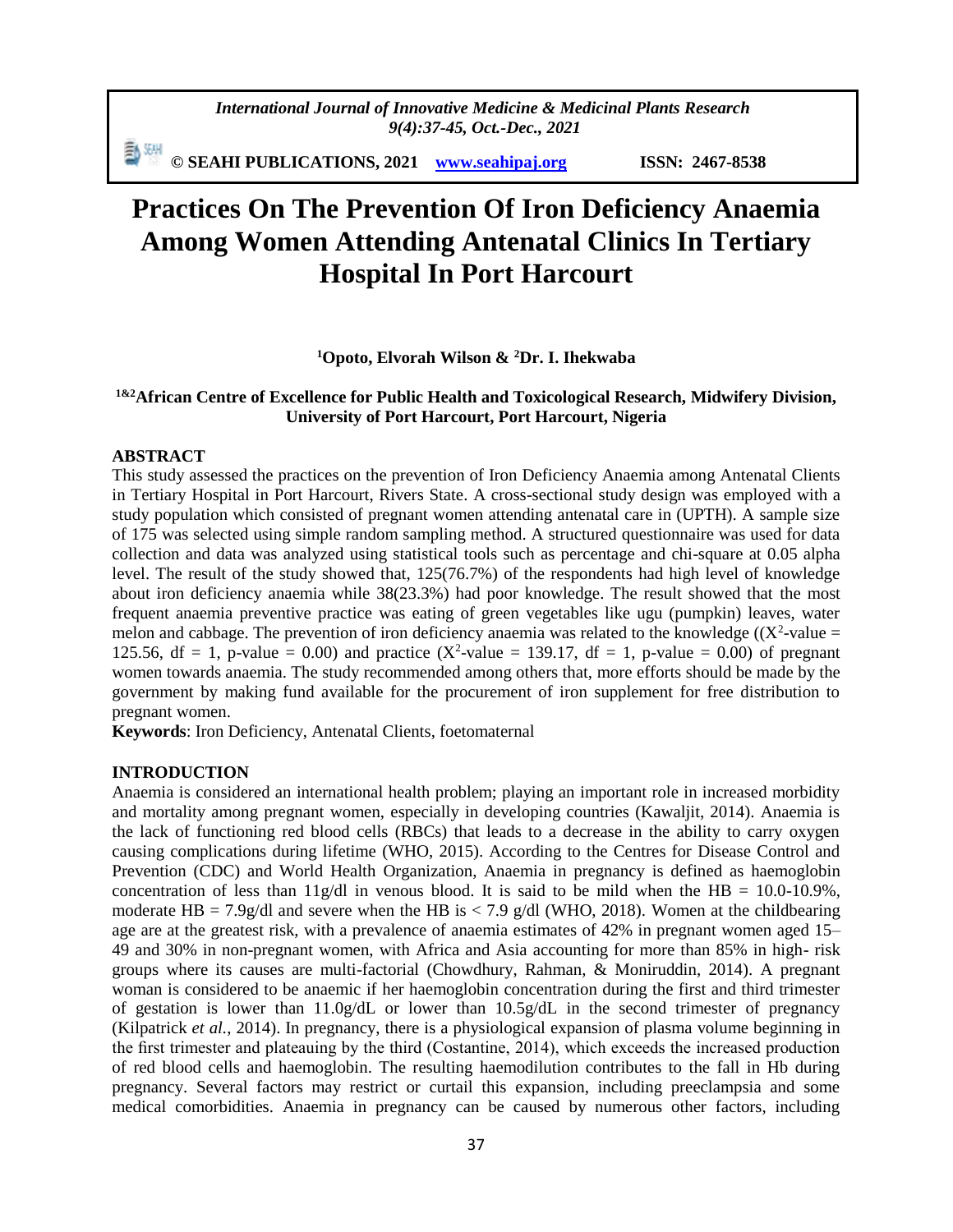vitamin B12 and folate deficiency, the presence of a variant haemoglobin or thalassaemia, inflammatory disorders, haemolysis and blood loss, and, most commonly, by deficiency of iron.

Anaemia, a low blood haemoglobin concentration, is a global public health problem affecting both developing and developed countries (Stevens et al., 2013). Globally, anaemia affects 273.2 million people (42.6%) and Africa represent the largest proportion of 84.5 million people which is 62.3% prevalence. A total of 32.4 million pregnant women of 15-49 years of age worldwide have anaemia at a prevalence of 38.2% whereas in Africa the prevalence of anaemia in pregnant women is 46.3% and 9.2 million are affected (WHO, 2015).

In developing countries like Nigeria, most pregnant women are characterized by iron deficiency with no nutritional or iron supplementation during pregnancy and thus resulting in higher perinatal maternal mobility and mortality, and premature delivery and low birth weight (WHO 2015; Haider et al., 2013). There are two known factors which contribute to the development of iron deficiency anaemia (IDA) in pregnancy; the first is the woman's iron stores at the time of conception and the second is the amount of iron absorbed during gestation. The fact that anaemia frequently does occur in pregnancy among women in developing countries is an indication that pre-existing iron stores are often inadequate and physiological adaptations to pregnancy are insufficient to meet the increased requirements (McMahon, 2010).

A systemic analysis of population representative data of HB concentration and the prevalence of total and severe anaemia for 1995-2011 reported the prevalence of anaemia in pregnancy as 14.06% in High income regions and 23.0% in central and eastern Europe (Balarajan, 2011). In contrast to these developed countries, about 53.0% pregnant women in South Asia were diagnosed with anaemia, of whom 3.8% were found to be severely anaemic. Iron deficiency anaemia represented < 70.0% of these cases (Balarajan, et al, 2011). Insufficient quantity of Iron-rich foods, poor environmental sanitation, unsafe drinking water, iron loss due to parasitic load (Such as malaria or intestinal worms), and adolescent anaemia, along with teenage pregnancies and repeated pregnancies in low resource countries, are the predominant causes for the disproportionately increased prevalence of IDA in pregnancy in these nations. Prevention offers an alternative strategy to reduce the impact and prevalence of anaemia developing during pregnancy, although there are no clear data to inform the role of universal iron supplementation. Although current guidelines are based on prompt identification and treatment of anaemia and recognition of women at risk, practice audits indicate limited effectiveness of this approach. For example, one study of 14 001 pregnant women from two maternity hospitals found that 46% had an Hb $\lt 110$  g/l at booking and/or at 28 weeks' gestation and 64% of those with anaemia in the first trimester were still anaemic at 28 weeks (Nair et al, 2017). Additional benefits to prevention may relate to cost-effectiveness, including reducing the need for iron supplementation, transfusions, family and social care for preterm births and stillbirths and support for infant neurodevelopment. The US Preventive Services Task Force (2015) stated that the current evidence is insufficient to assess the full balance of benefits and harms of routine iron supplementation during pregnancy. Regular antenatal iron supplementation will reduce the risk of maternal anaemia, but there is less clarity on the impact on maternal and infant clinical outcomes (Haider et al, 2013). In a Cochrane review on the use of intermittent iron (21 trials involving many developing countries) the quality of evidence on maternal and infant outcomes were overall assessed as low or very low (Pena-Rosas et al, 2015). A structured literature search against UK National Screening Committee criteria also confirmed uncertainty in the magnitude of the adverse outcomes associated with maternal anaemia and the need for research on the role of preventative strategies (Parker et al, 2012; Rukini et al, 2015). Thus, this study was focused on the practices on the prevention of iron deficiency anaemia among women attending antenatal clinics in tertiary hospital in Port Harcourt.

#### **Research questions**

The following research questions were stated to guide the study:

1. What are the preventive practices of iron deficiency anaemia among pregnant women attending the ante-natal clinic at the University of Port Harcourt Teaching Hospital?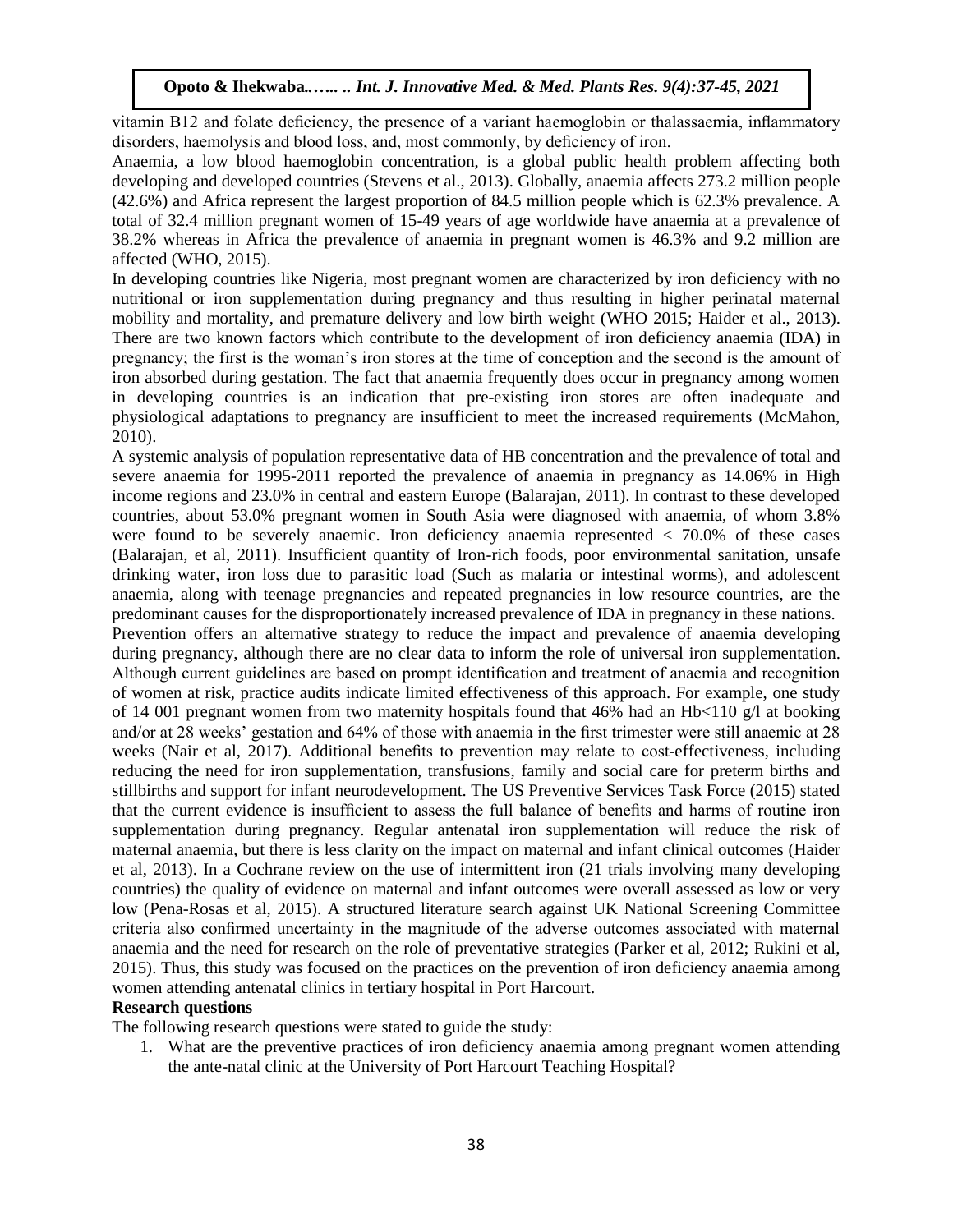- 2. What are the factors that influence the practice on prevention of iron deficiency anaemia among pregnant women attending the ante-natal clinic at the University of Port Harcourt Teaching Hospital?
- 3. What is the relationship between the practice of pregnant women on Iron Deficiency anaemia and the prevention of Iron deficiency anaemia?

# **Hypothesis**

The following hypothesis were tested at 0.05 alpha level:

1. There is no significant relationship between the practice of pregnant women on Iron Deficiency anaemia and the prevention of Iron deficiency anaemia.

# **METHODOLOGY**

The cross-sectional research design was adopted with a study population which consisted of all pregnant women attending antenatal care (ANC) in the University of Port Harcourt Teaching Hospital, Rivers State during the time of the study. On average a total of 110 new mothers and 790 follow-up cases were seen at the antenatal clinic on a monthly bases. A sample size of 175 mothers were selected using the simple random sampling technique. Data was collected using a structured questionnaire with a reliability coefficient of 0.84. Data collected were analyzed using the IBM Statistical Product for Service Solution (SPSS V-25). Statistical tools such as frequency, percentage, mean and Chi-square at 0.05 level of significance.

## **RESULTS**

The results of the study are presented below:

**Table 1: Practice of Respondents on the Prevention of IDA (n=163)**

| <b>Items</b>                                                              | <b>Always</b> | <b>Sometimes</b> | <b>Never</b> | <b>Mean</b> | S.D. |
|---------------------------------------------------------------------------|---------------|------------------|--------------|-------------|------|
| Takes iron pills during pregnancy                                         |               | 161              |              | 2.00        | .11  |
| Takes tea, coffee with meals                                              | 128           |                  | 34           | 2.58        | .81  |
| Takes pills with orange juice                                             |               |                  | 161          | 1.02        | .17  |
| Visits antenatal clinic regularly.                                        | 160           | 2                |              | 2.98        | .19  |
| Takes fruits containing vitamin C                                         | 2             | 160              |              | 2.01        | .13  |
| Eats meat, chicken, fish regularly.                                       | 130           | 32               |              | 2.79        | .42  |
| Eats green vegetables like ugu (pumpkin)<br>leaves, water melon, cabbage. | 129           | 33               |              | 2.79        | .42  |
| Practices child spacing as family planning                                | 33            | 129              |              | 2.20        | .41  |
| Avoids taking tea after eating                                            | 161           |                  |              | 2.98        | .17  |
| Takes three regular meal every day?                                       | 33            | 128              | 2            | 2.19        | .42  |
| <b>Grand mean/Standard deviation</b>                                      |               |                  |              | 2.35        | 0.33 |

Criterion mean  $= 2.00$ , mean  $\leq 2.00$  is poor practice while  $\geq 2.50$  is good practice

Table 1 showed the practice of the respondents regarding the prevention of IDA. The result showed that the grand mean of 2.35±0.33 was greater than the criterion mean of 2.00 indicating that overall, the respondents had good practice towards the prevention of iron deficiency anaemia. One of the most frequent practices was eating of green vegetables like ugu (pumpkin) leaves, water melon, and cabbage.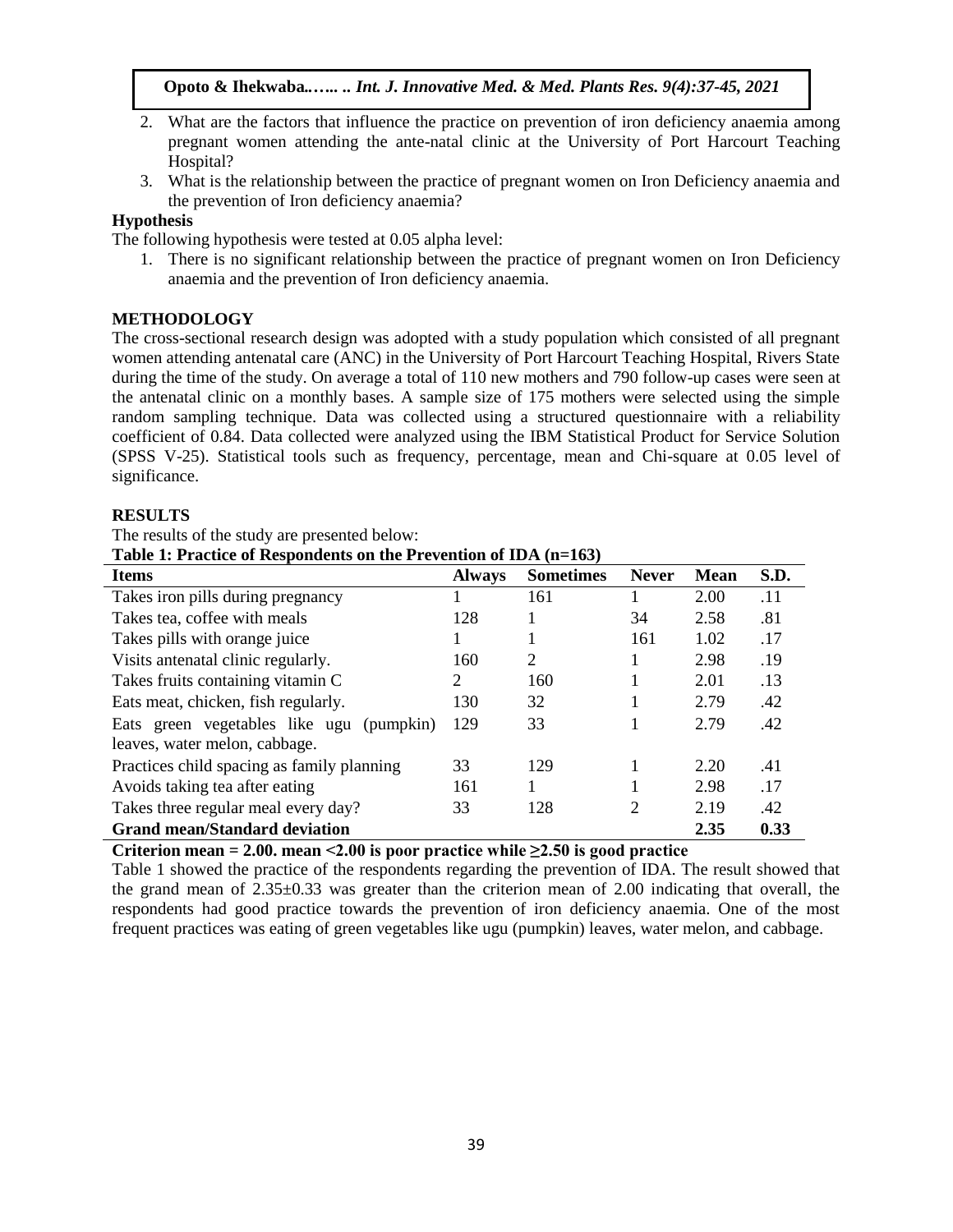**Opoto & Ihekwaba***..….. .. Int. J. Innovative Med. & Med. Plants Res. 9(4):37-45, 2021*

| Table 2: Factors that Influence the Practice of Prevention of IDA (n=163) |               |                            |  |  |  |  |  |
|---------------------------------------------------------------------------|---------------|----------------------------|--|--|--|--|--|
| Variable*                                                                 | Frequency (n) | Percentage $(\frac{9}{6})$ |  |  |  |  |  |
| Taking Iron drugs will make the baby to be big                            | 129           | 79.1                       |  |  |  |  |  |
| Family planning of child spacing is important in 2                        |               | 1.2                        |  |  |  |  |  |
| preventing IDA<br>Eating red meat during pregnancy is not good for the 1  |               | 0.6                        |  |  |  |  |  |
| baby                                                                      |               |                            |  |  |  |  |  |
| Culture forbid a pregnant woman to eat chicken                            |               | 0.00                       |  |  |  |  |  |
| Multiple response                                                         |               |                            |  |  |  |  |  |

Table 2 showed the factors that influence the practice of prevention of IDA. The result showed that the factor that influenced the practice of prevention of IDA was the opinion that taking iron drugs will make the baby to be big.



**Fig 1: Who provides Iron drugs prescribed in the hospital?**

The result showed that majority (97.5%) indicated that the anaemia drugs prescribed in the hospital are provided by themselves while very few (2.5%) indicated that the drugs were provided by the government.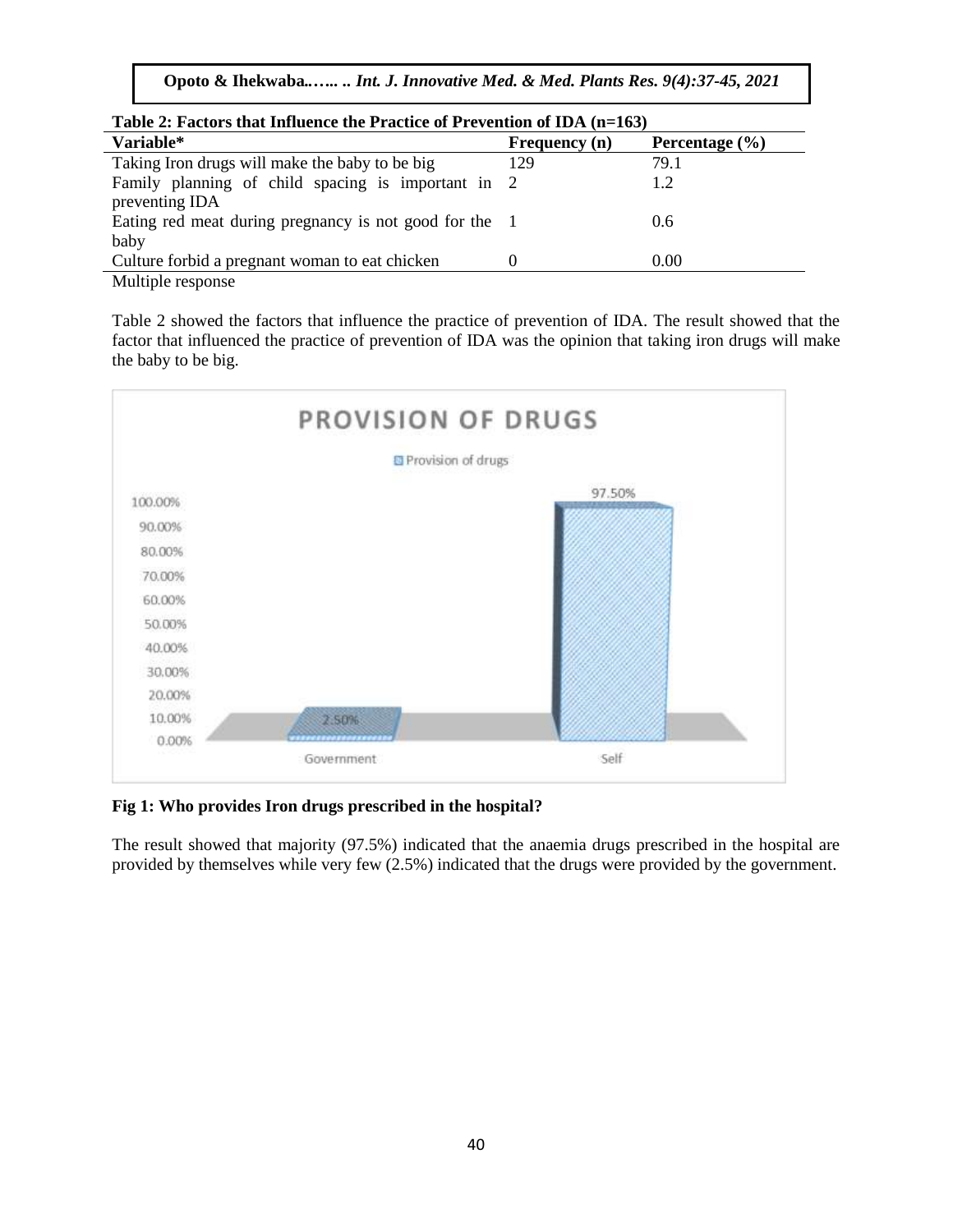

**Fig 2: Percentage distribution showing how respondents feel when after taking iron drugs**

The result showed that more than half  $94(57.7\%)$  feel fine,  $18(11.0\%)$  feel healthy,  $16(9.8\%)$  feel okay, 15(9.2%) feel good, 8(4.9%) did not feel anything, while 2(1.2%) felt very good, not too bad, and like vomiting.

| $11$ on deficiency anaemia $(11 = 103)$ |                          |           |              |  |                 |         |                 |  |  |  |
|-----------------------------------------|--------------------------|-----------|--------------|--|-----------------|---------|-----------------|--|--|--|
| <b>Practice</b>                         | <b>Prevention of IDA</b> |           | <b>Total</b> |  | Df $X^2$ -value | p-value | <b>Decision</b> |  |  |  |
|                                         | No                       | Yes       |              |  |                 |         |                 |  |  |  |
| Poor                                    | 31(93.9)                 | 2(6.1)    | 33(100)      |  | 139.17          | 0.00    | $Ho$ rejected   |  |  |  |
| Good                                    | 2(1.5)                   | 128(98.5) | 130(100)     |  |                 |         | $Ha$ accepted   |  |  |  |
| Total                                   | 33(20.2)                 | 130(79.8) | 163(100)     |  |                 |         |                 |  |  |  |
|                                         |                          |           |              |  |                 |         |                 |  |  |  |

**Table 3: Chi-square test of relationship between practice of pregnant women and the prevention of Iron deficiency anaemia (n=163)**

Significant

The result showed the relationship between practice of pregnant women and the prevention of Iron deficiency anaemia. The result showed that there was a significant relationship ( $X^2$ -value = 139.17, df = 1, p-value  $= 0.00$ ) between practice of pregnant women and the prevention of IDA as the p-value of 0.00 was lesser than the alpha level of 0.05. Thus, the null hypothesis which stated that there is no significant relationship between practice of pregnant women and the prevention of Iron deficiency anaemia was rejected and the alternate hypothesis accepted.

## **DISCUSSION OF FINDINGS**

The findings of the study are discussed below:

The finding of this study showed that overall, the respondents had good practice towards the prevention of iron deficiency anaemia. One of the most frequency practices was eating of green vegetables like ugu (pumpkin) leaves, water melon and cabbage. The finding of this study is in agreement with that of Shahzad *et al*. (2017) whose study on related subject in Pakistan showed that 88% were in habit of taking citrus fruits as a usual practice, 75% taking tea/coffee and 47% were in habit of taking these beverages almost 02 hours after a meal. The finding of this study is also similar to that of Ajepe, et al., (2020) whose cross sectional study in Lagos, Nigeria showed good practices of pregnant women towards the prevention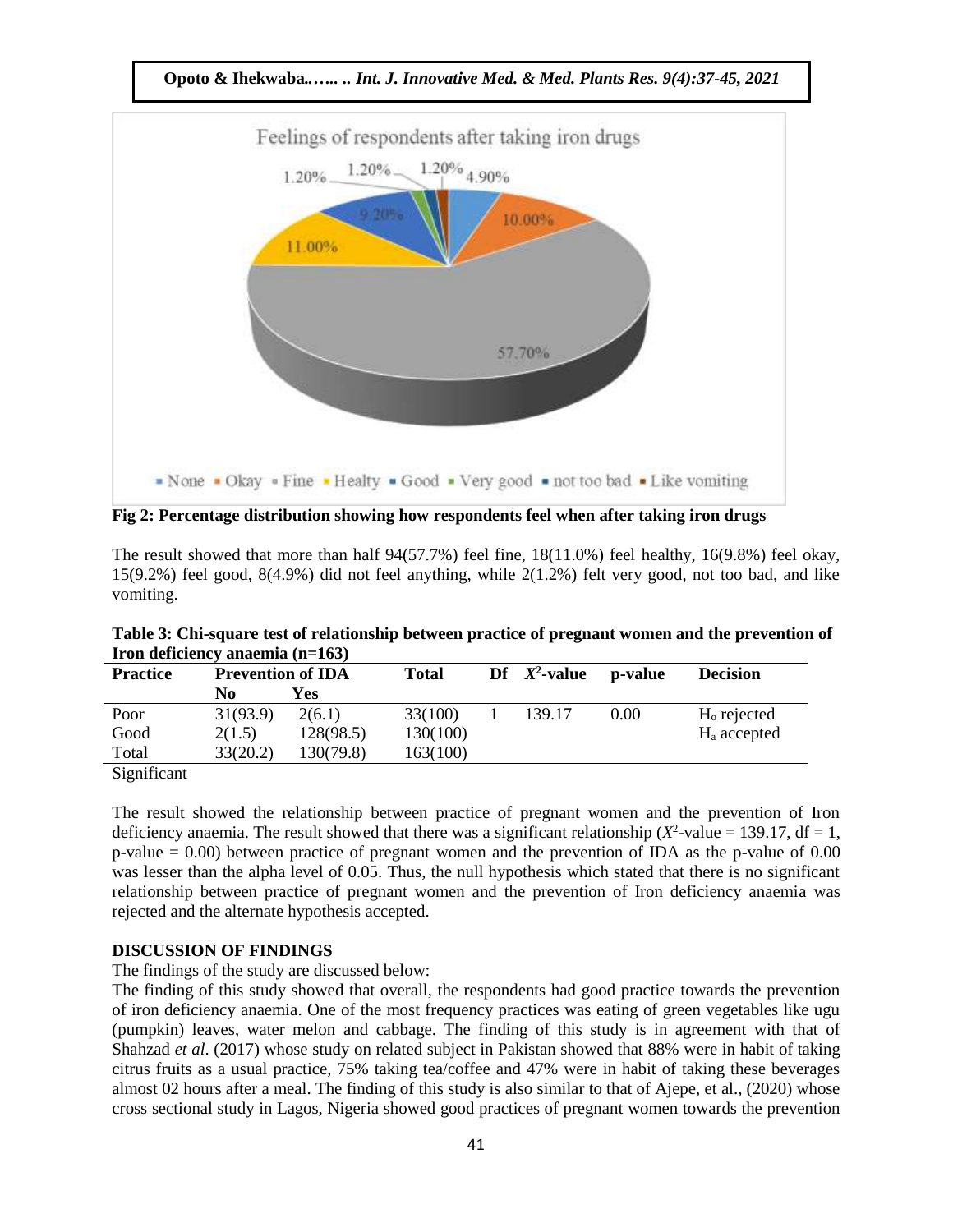of IDA. The finding of this study is also similar to that of Muhammed (2018) whose study on the knowledge, attitude and practices of pregnant women regarding iron deficiency anaemia in a rural area of Lahore, Pakistan showed that majority of pregnant women take usual diet, while some of the pregnant women revealed that they take regular iron supplements. The finding of this study is at variance with that of Gowri et al. (2017) whose study conducted in a Tertiary care centre in South India showed poor practice towards the prevention of iron deficiency anaemia as less than half of the respondents regularly takes iron supplement to prevent anaemia.

The finding of this study showed that the factor that influenced the practice of prevention of IDA was the opinion that taking iron drugs will make the baby to be big. The finding of this study is in line with that of Gowri et al. (2017) whose study conducted in Tertiary care centre in South India showed that the respondents expressed wrong beliefs and myths about iron intake as also shown in the present study. The finding of this study is also in keeping with that of Ajepe, et al., (2020) whose study on the prevalence of IDA and its effects on foetomaternal outcomes among parturants in Lagos, Nigeria showed that routine antenatal iron supplementation have significant influence on the prevention of iron deficiency anaemia. The homogeneity of the study population might be implicated for the similarity found between the present study and the previous ones.

## **CONCLUSION**

Based on the findings of the study, it was concluded that the pregnant women attending ante-natal care at the University of Port Harcourt Teaching Hospital, Port Harcourt, had good practices towards the prevention of iron deficiency with the most frequent practices being eating of green vegetables like ugu (pumpkin) leaves, water melon, and attending regular antenatal visits.

### **RECOMMENDATIONS**

Based on the findings of the study, the following recommendations were put forward:

- 1. More efforts should be made by the government by making fund available for the procurement of iron supplement for free distribution to pregnant women.
- 2. The pregnant women should also make conscious effort to ensure that they consume iron rich foods in their diet.
- 3. Also, the health care workers should make proper nutrition during pregnancy as one of the frequently discussed subjects in the antenatal clinics such as things to avoid while taking Iron supplements.

#### **REFERENCES**

- Ajepe, A. A., Okunade, K. S., Sekumade, A. I., Daramola, E. S., Beke, M. O., Ijasan, O., ... & Afolabi, B. B. (2020). Prevalence and foetomaternal effects of iron deficiency anaemia among pregnant women in Lagos, Nigeria. *Plos one*, *15*(1), e0227965.
- Balarajan, Y., Ramakrishnan, U., Ozaltin, E., Shankar, A. & Subramanian,V. (2011): Anaemia in lowincome and middle-income countries. *The Lancet*, 378, 2123.
- Chowdhury, S., Rahman, M., & Moniruddin, A. (2014). Anaemia in pregnancy. *Medicine Today*, 26(1), 49-52.
- Costantine, M. (2014). Physiologic and pharmacokinetic changes in pregnancy*. Frontiers in Pharmacology,* 5, 65.
- Gowri, D., Sakthi, D., & Palanivel, C. (2017). Influence of Awareness and Attitude about Anemia and Iron Supplements on Anemic Status of Pregnant Women Attending a Tertiary Care Centre in South India. *Journal of Contraceptive Studies*.
- Kawaljit, D. (2014): Anaemia 'a silent killer' among women in India. *European Journal of Zoology Research*, 3(1), 32– 36.
- Kilpatrick, S. (2014). *Anaemia and Pregnancy. In: Creasy and Resnik's Maternal-Fetal Medicine: Principles and Practice*. 7<sup>th</sup> Ed Philadelphia: Elsevier Saunders.